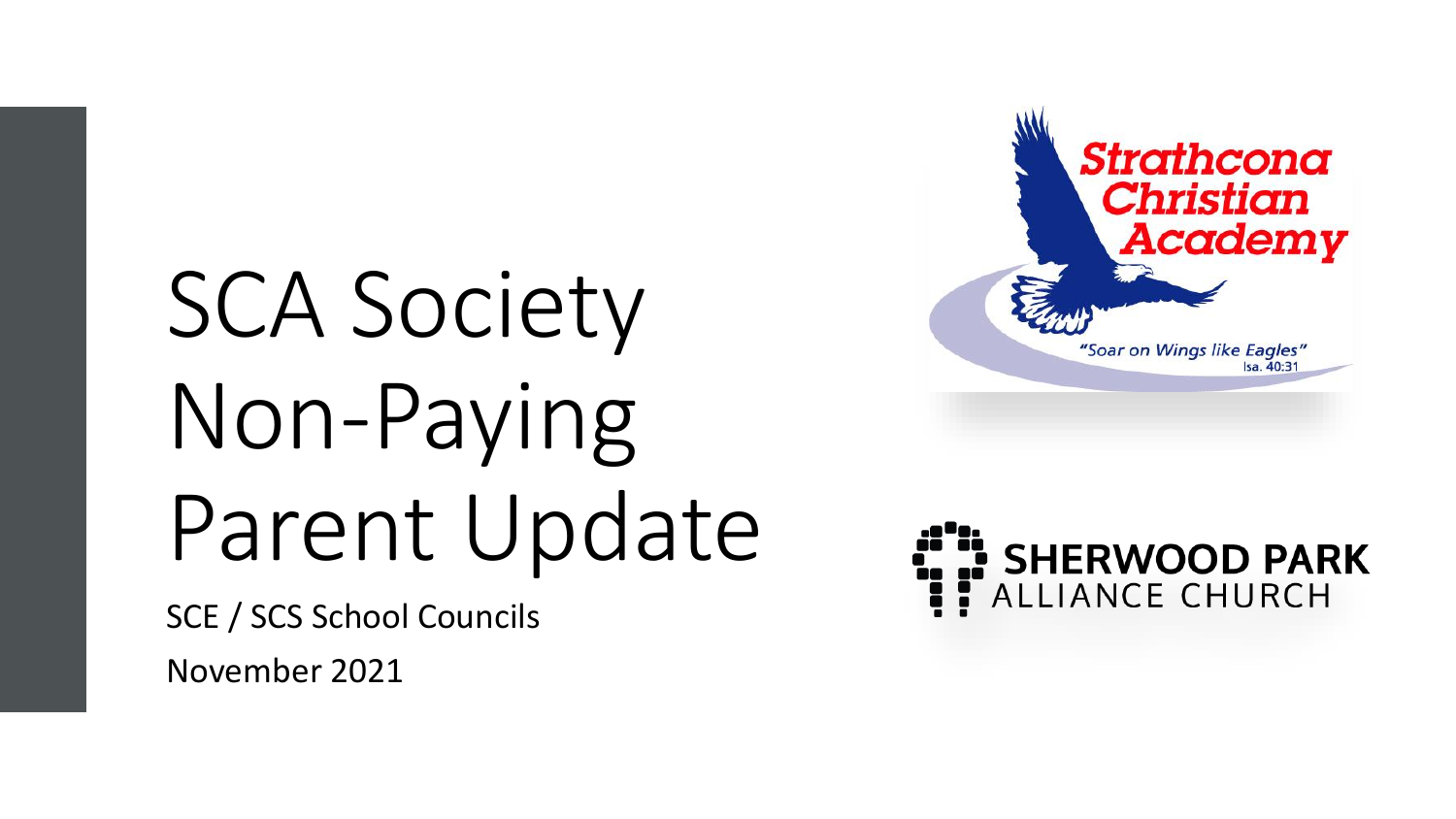#### Recap Current Situation

- **39 families** not paying fees in whole or part (**6.6%** of students) for a total of **\$96K**
- None of these families have indicated financial need is the concern
	- Anecdotes indicate some of these families may be going through financial or personal difficulties
- Finalized provincial funding letter from EIPS
	- -\$85K vs -\$138K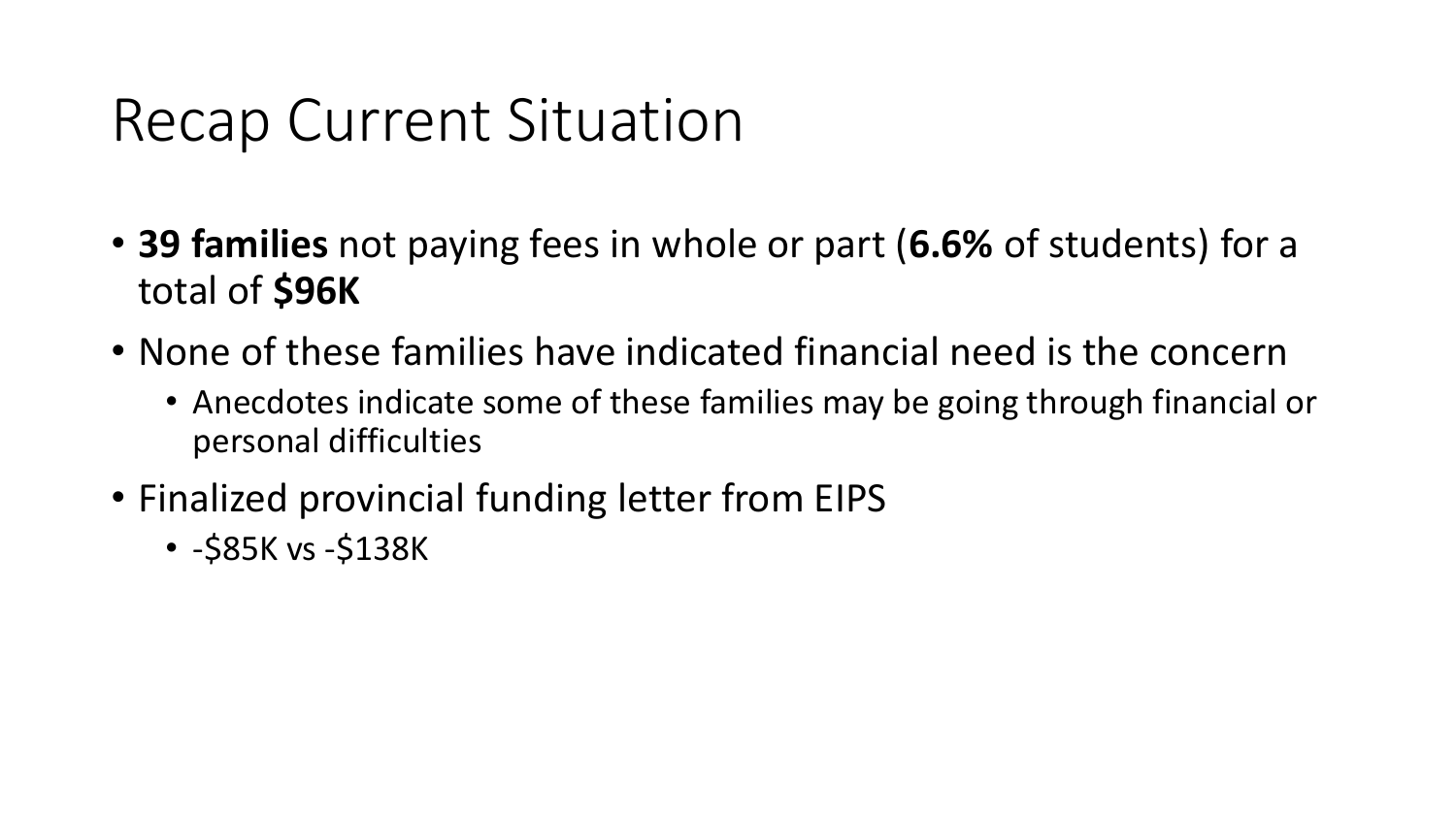## Cost vs Revenue Calculation (Total)

| <b>Surplus/Deficit Calculation</b> | <b>Expected</b> | <b>Unpaid Fees</b> | <b>Actual</b>   |
|------------------------------------|-----------------|--------------------|-----------------|
| Capital (SCE mortgage)             | \$827,880.00    |                    |                 |
| Admin<br>$+$                       | \$145,009.00    |                    |                 |
| Christian<br>$\mathbf +$           | \$376,747.00    |                    |                 |
| Ops<br>$\ddag$                     | \$1,041,371.54  |                    |                 |
| Maint<br>$\bm{+}$                  | \$354,661.56    |                    |                 |
| <b>Total Costs</b><br>$\equiv$     | \$2,745,669.10  |                    | \$2,745,669.10  |
|                                    |                 |                    |                 |
| Income from EIPS                   | \$1,061,755.00  |                    | \$1,061,755.00  |
| + Fees from Parents                | \$1,694,440.00  | $-$ \$95,919       | \$1,598,521.00  |
| = Total Income                     | \$2,756,195.00  |                    | \$2,660,276.00  |
|                                    |                 |                    |                 |
| Income                             | \$2,756,195.00  |                    | \$2,660,276.00  |
| - Costs                            | \$2,745,669.10  |                    | \$2,745,669.10  |
| = Surplus/Deficit                  | \$10,525.90     |                    | $-$ \$85,393.10 |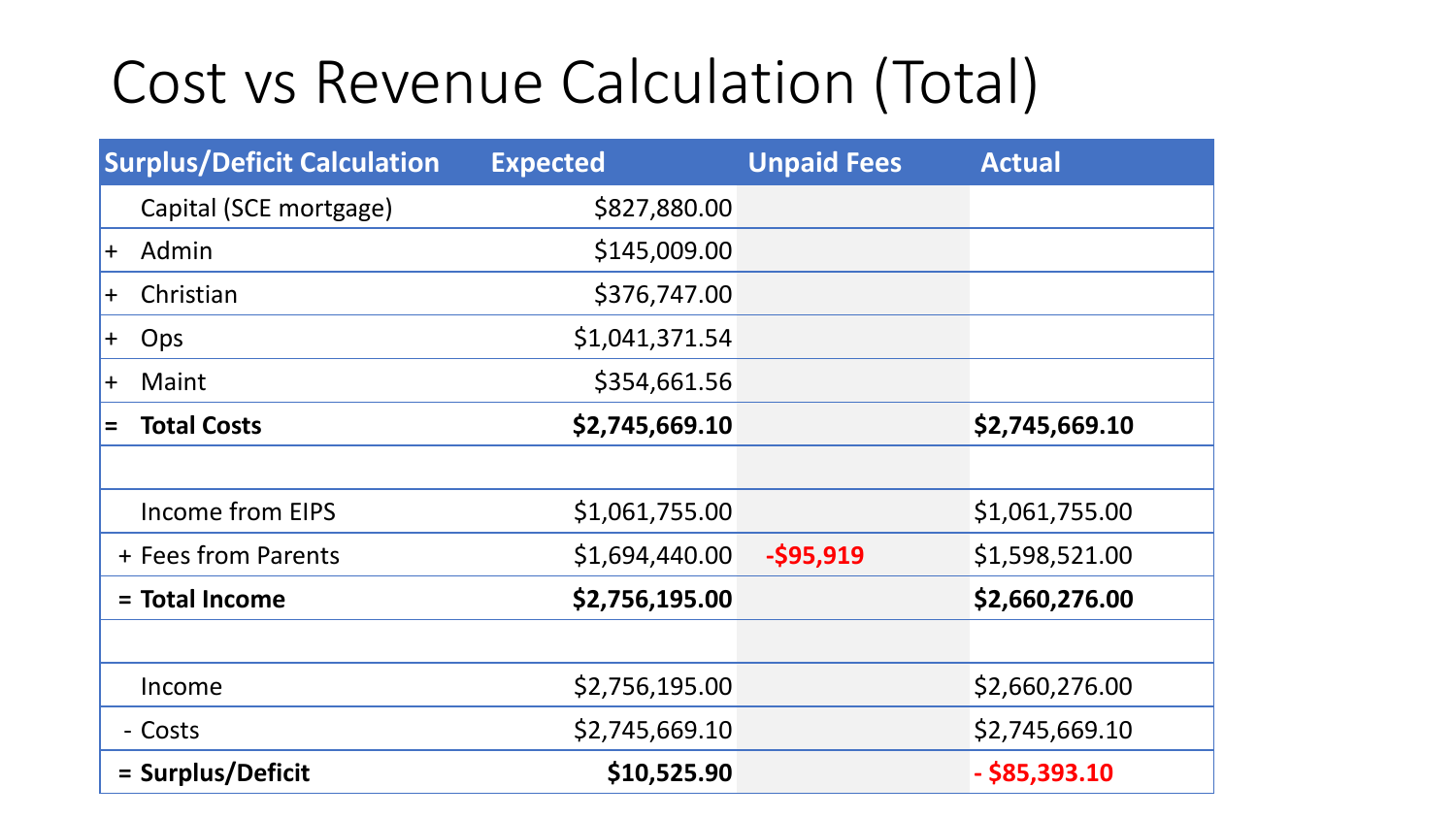#### **Realities**

- Legislation gives legal basis for someone to be in an alternative program and not pay fees
- If we can't fund the program we could eventually end up:
	- Ending the SCA alternative program

OR

- Returning to a private or charter school model
	- Increase of \$5K-\$10K per student (\$19K one school in Calgary)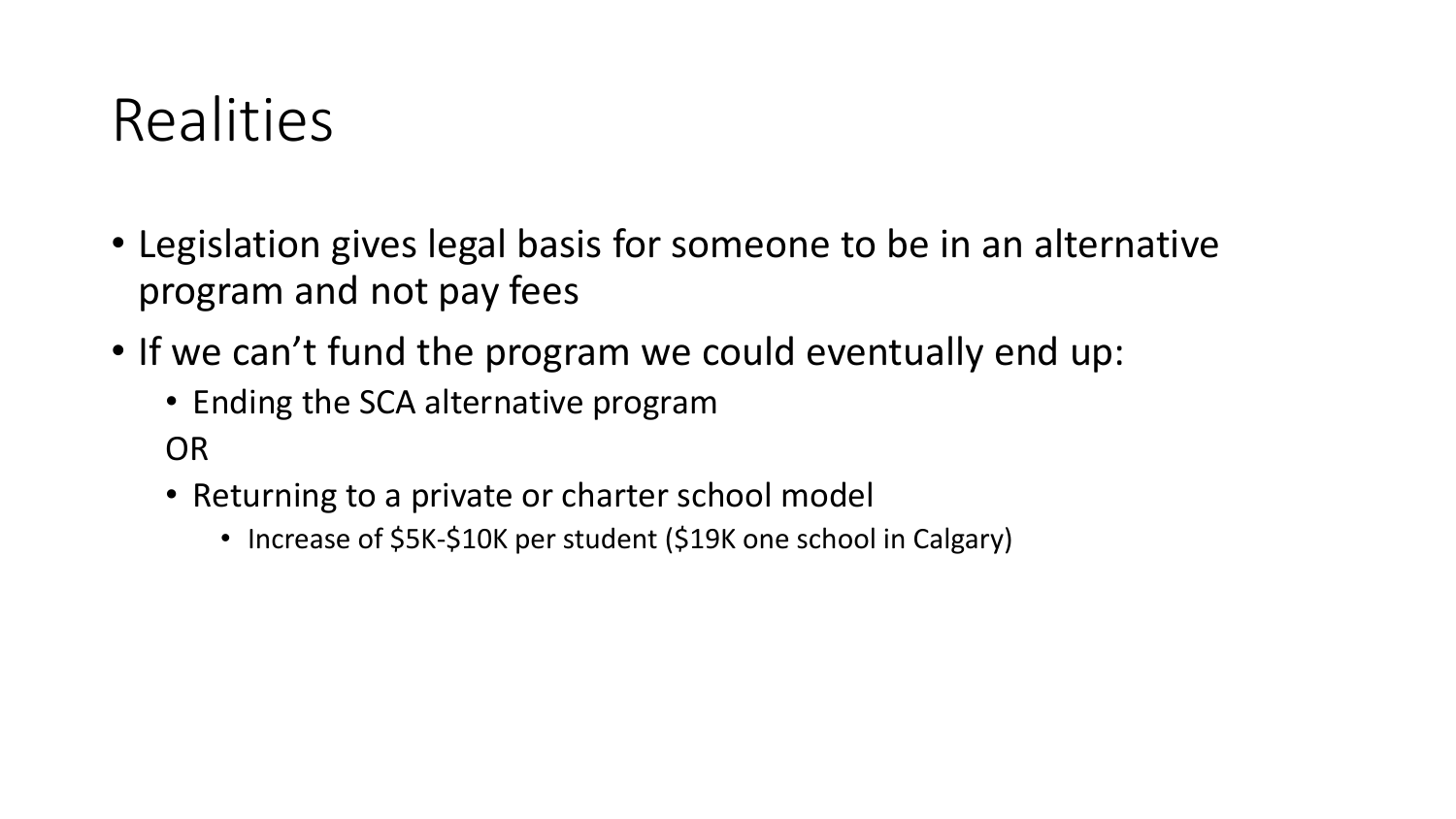# **Options**

- Increase fees to other 93.4% of paying parents
	- Edmonton Christian covers roughly \$80K of bad debt this way
	- "Bless those who curse you"
	- \$89 / student
- Cut costs from our budget to stay balanced
	- Won't be able to cut much until affects campus pastors, 2<sup>nd</sup> assistant principals
- CRA ruling on receipting may give some options
- Possibility of using collections agency was suggested to us
- Exploring options around participation in extracurricular items